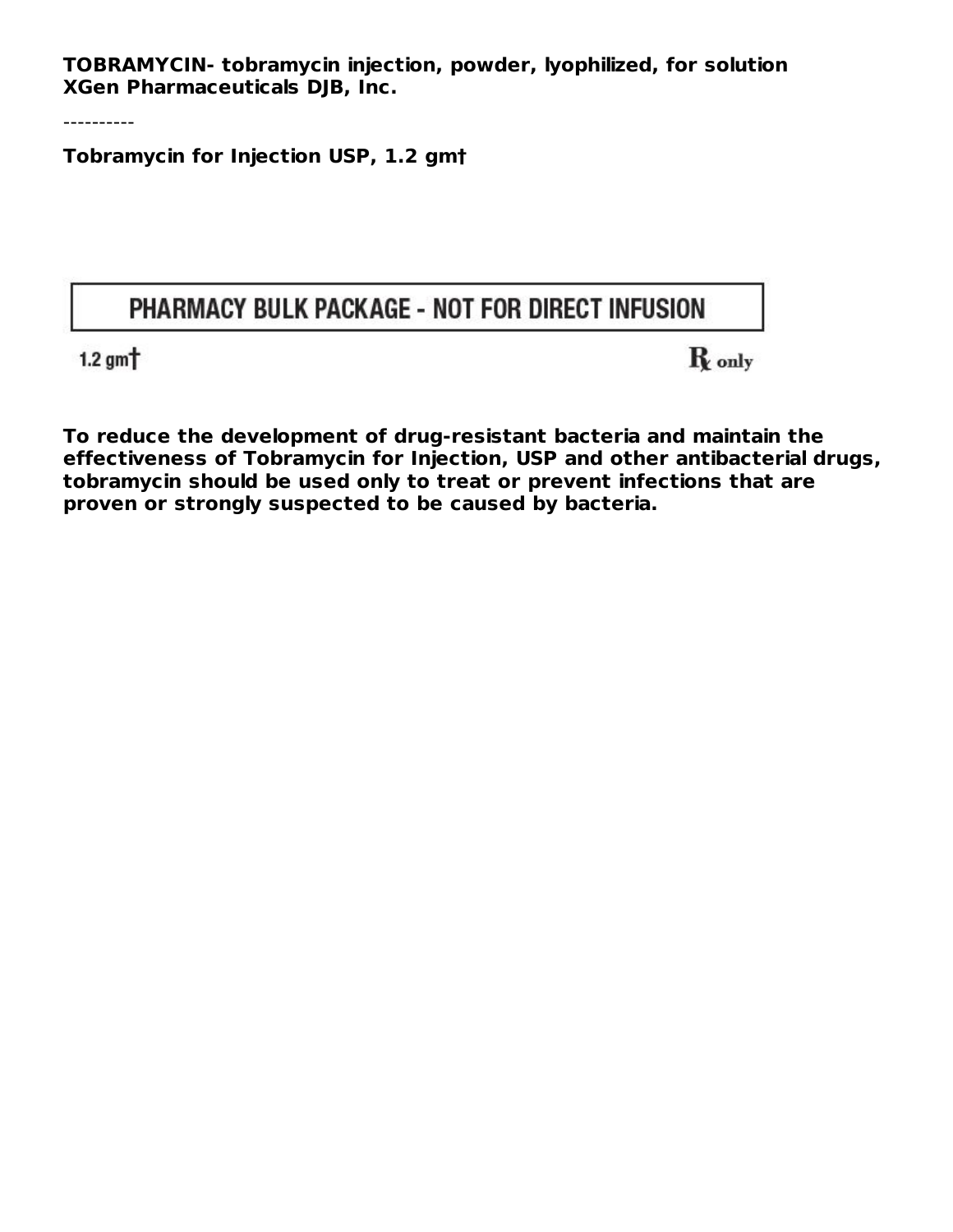### **BOXED WARNING**

#### **WARNINGS**

Patients treated with Tobramycin for Injection, USP and other aminoglycosides should be under close clinical observation, because these drugs have an inherent potential for causing ototoxicity and nephrotoxicity.

Neurotoxicity, manifested as both auditory and vestibular ototoxicity, can occur. The auditory changes are irreversible, are usually bilateral, and may be partial or total. Eighth-nerve impairment and nephrotoxicity may develop, primarily in patients having preexisting renal damage and in those with normal renal function to whom aminoglycosides are administered for longer periods or in higher doses than those recommended. Other manifestations of neurotoxicity may include numbness, skin tingling, muscle twitching, and convulsions. The risk of aminoglycoside-induced hearing loss increases with the degree of exposure to either high peak or high trough serum concentrations. Patients who develop cochlear damage may not have symptoms during therapy to warn them of eighth-nerve toxicity, and partial or total irreversible bilateral deafness may continue to develop after the drug has been discontinued. Rarely, nephrotoxicity may become apparent until the first few days after cessation of therapy. Aminoglycoside-induced nephrotoxicity usually is reversible.

Renal and eighth-nerve function should be closely monitored in patients with known or suspected renal impairment and also in those whose renal function is initially normal but who develop signs of renal dysfunction during therapy. Peak and trough serum concentrations of aminoglycosides should be monitored periodically during therapy to assure adequate levels and to avoid potentially toxic levels. Prolonged serum concentrations above 12 mcg/mL should be avoided. Rising trough levels (above 2 mcg/mL) may indicate tissue accumulation. Such accumulation, excessive peak concentrations, advanced age, and cumulative dose may contribute to ototoxicity and nephrotoxicity (see **PRECAUTIONS**). Urine should be examined for decreased specific gravity and increased excretion of protein, cells, and casts. Blood urea nitrogen, serum creatinine, and creatinine clearance should be measured periodically. When feasible, it is recommended that serial audiograms be obtained in patients old enough to be tested, particularly highrisk patients. Evidence of impairment of renal, vestibular, or auditory function requires discontinuation of the drug or dosage adjustment.

Tobramycin for Injection should be used with caution in premature and neonatal infants because of their renal immaturity and the resulting prolongation of serum half-life of the drug.

Concurrent and sequential use of other neurotoxic and/or nephrotoxic antibiotics, particularly other aminoglycosides (eg. amikacin, streptomycin, neomycin, kanamycin, gentamicin, and paromomycin), cephaloridine, viomycin, polymyxin B, colistin, cisplatin, and vancomycin, should be avoided. Other factors that may increase patient risk are advanced age and dehydration.

Aminoglycosides should not be given concurrently with potent diuretics, such as ethacrynic acid and furosemide. Some diuretics themselves cause ototoxicity, and intravenously administered diuretics enhance aminoglycoside toxicity by altering antibiotic concentrations in serum and tissue.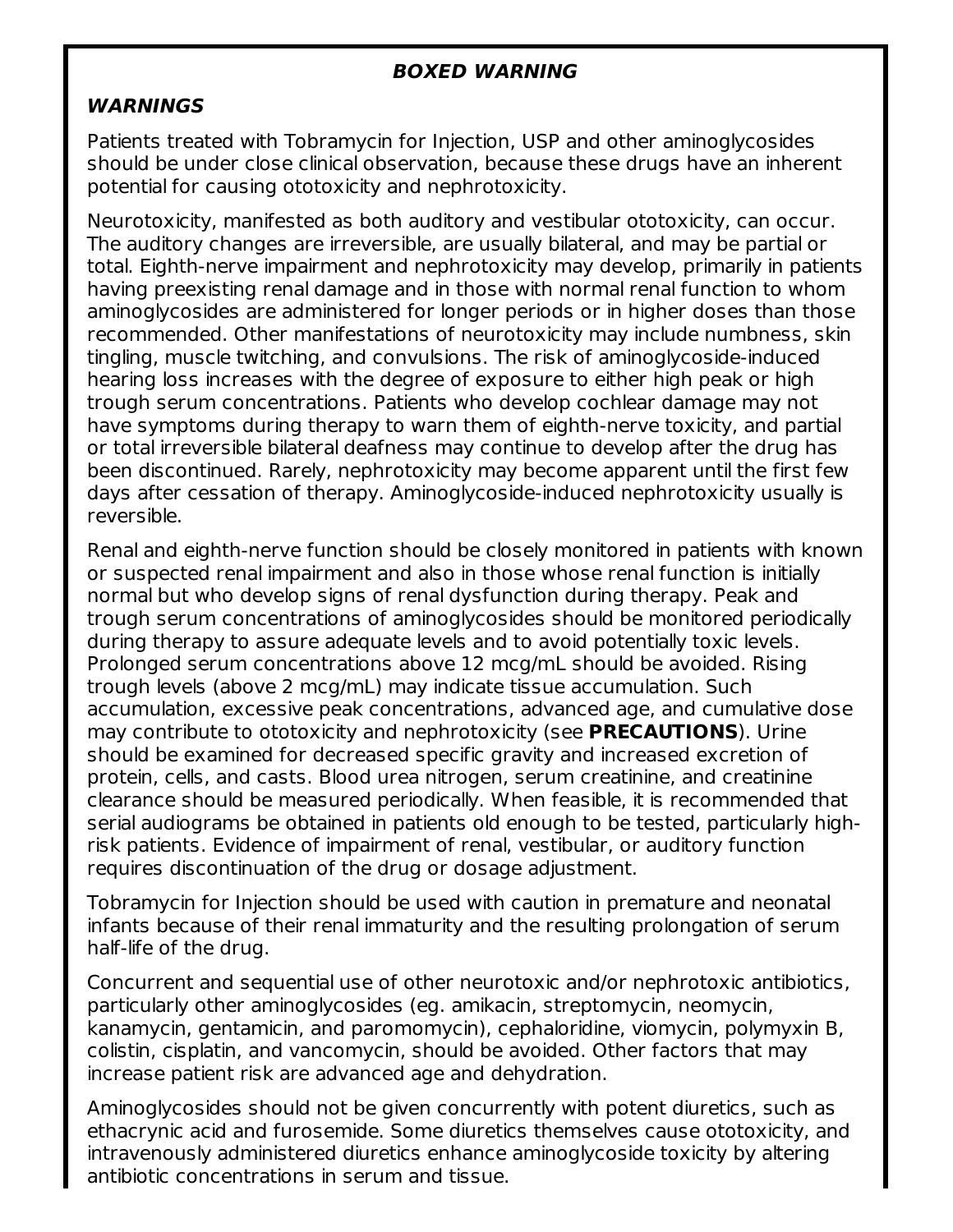## **DESCRIPTION**

Tobramycin sulfate, a water-soluble antibiotic of the aminoglycoside group, is derived from the actinomycete Streptomyces tenebrarius. Tobramycin for Injection, USP is supplied as a sterile dry powder and is intended for reconstitution with 30 mL of Sterile Water for Injection, USP. Sulfuric acid and/or sodium hydroxide may have been added during manufacture to adjust the pH. †Each vial contains tobramycin sulfate equivalent to 1200 mg of tobramycin. After reconstitution, the solution will contain 40 mg of tobramycin per mL. The product contains no preservative or sodium bisulfite.

Tobramycin sulfate is O-3-amino-3-deoxy-α-D-glucopyranosyl-(1→4)-O-[2,6-diamino-2,3,6-trideoxy-α-D-ribo-hexopyranosyl-(1→6)-2-deoxy-L-streptamine, sulfate (2:5)(salt) and has the chemical formula (C $_{18}$ H $_{37}$ N $_{5}$ O $_{9})_{2}$ •5H $_{2}$ SO $_{4}$  The molecular weight is 1425.45. The structural formula for tobramycin is as follows:



A pharmacy bulk package is a container of a sterile preparation for parenteral use that contains many single doses. The contents are intended for use in a pharmacy admixture service and are restricted to the preparation of admixtures for intravenous infusion (see **DOSAGE AND ADMINISTRATION, Directions for proper use of Pharmacy Bulk Package)**.

## **CLINICAL PHARMACOLOGY**

Tobramycin is rapidly absorbed following intramuscular administration. Peak serum concentrations of tobramycin occur between 30 and 90 minutes after intramuscular administration.

Following an intramuscular dose of 1 mg/kg of body weight, maximum serum concentrations reach about 4 mcg/mL, and measurable levels persist for as long as 8 hours. Therapeutic serum levels are generally considered to range from 4 to 6 mcg/mL. When tobramycin sulfate is administered by intravenous infusion over a 1-hour period, the serum concentrations are similar to those obtained by intramuscular administration. Tobramycin is poorly absorbed from the gastrointestinal tract.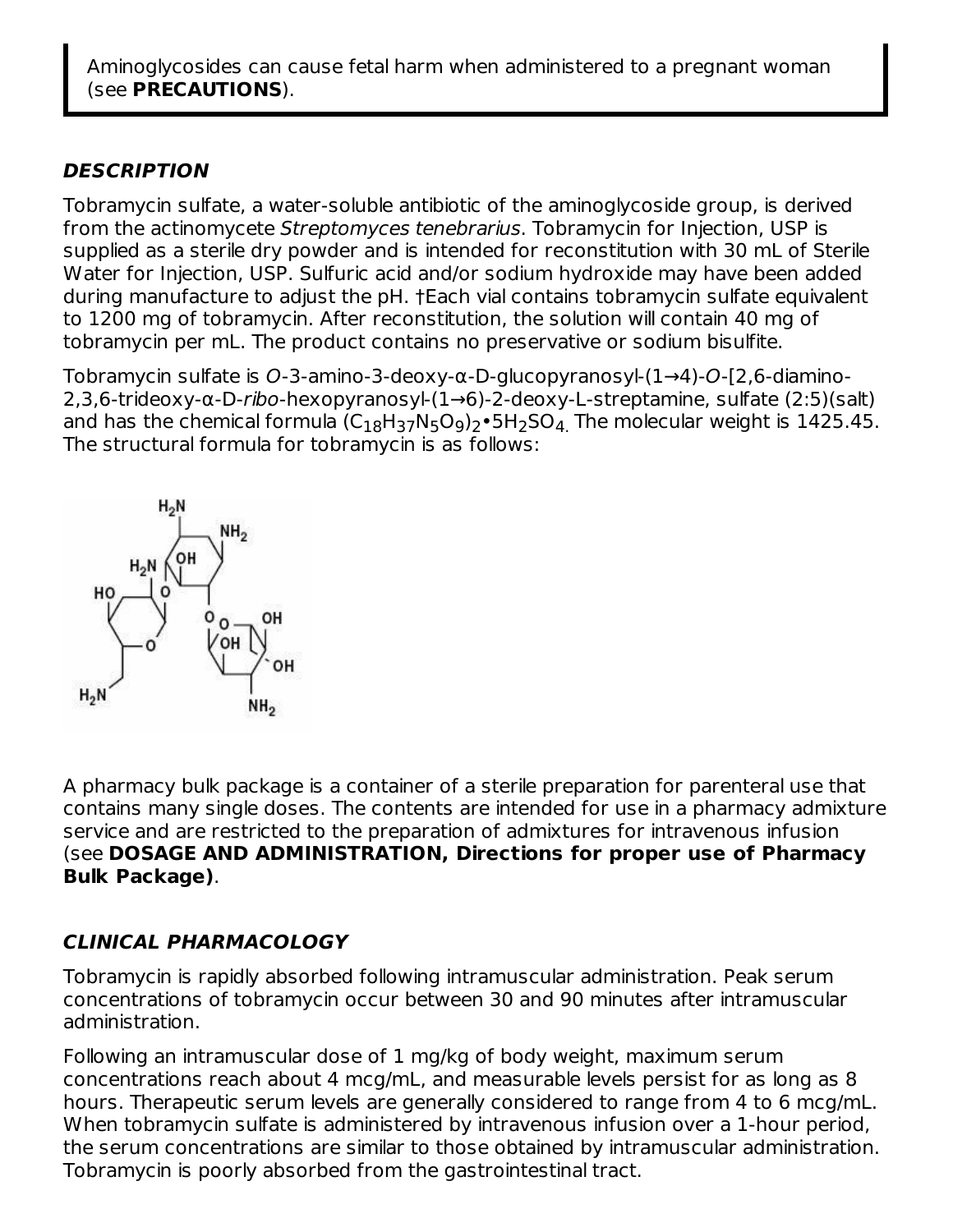In patients with normal renal function, except neonates, tobramycin administered every 8 hours does not accumulate in the serum. However, in those patients with reduced renal function and in neonates, the serum concentration of the antibiotic is usually higher and can be measured for longer periods of time than in normal adults. Dosage for such patients must, therefore, be adjusted accordingly **(**see DOSAGE AND ADMINISTRATION**)**.

Following parenteral administration, little, if any, metabolic transformation occurs, and tobramycin is eliminated almost exclusively by glomerular filtration. Renal clearance is similar to that of endogenous creatinine. Ultrafiltration studies demonstrate that practically no serum protein binding occurs. In patients with normal renal function, up to 84% of the dose is recoverable from urine in 8 hours and up to 93% in 24 hours.

Peak urine concentrations ranging from 75 to 100 mcg/mL have been observed following the intramuscular injection of a single dose of 1 mg/kg. After several days of treatment, the amount of tobramycin excreted in the urine approaches the daily dose administered. When renal function is impaired, excretion of tobramycin is slowed, and accumulation of the drug may cause toxic blood levels.

The serum half-life in normal individuals is 2 hours. An inverse relationship exists between serum half-life and creatinine clearance, and the dosage schedule should be adjusted according to the degree of renal impairment **(**see **DOSAGE AND ADMINISTRATION)**. In patients undergoing dialysis, 25% to 70% of the administered dose may be removed, depending on the duration and type of dialysis.

Tobramycin can be detected in tissues and body fluids after parenteral administration. Concentrations in bile and stools ordinarily have been low, which suggests minimum biliary excretion. Tobramycin has appeared in low concentration in the cerebrospinal fluid following parenteral administration, and concentrations are dependent on dose, rate of penetration, and degree of meningeal inflammation. It has also been found in sputum, peritoneal fluid, synovial fluid, and abscess fluids, and it crosses the placental membranes. Concentrations in the renal cortex are several times higher than the usual serum levels.

Probenecid does not affect the renal tubular transport of tobramycin.

## **Microbiology**

Tobramycin is an aminoglycoside antibiotic with activity against Gram-positive and Gramnegative bacteria.

## **Mechanism of Action**

Tobramycin acts by inhibiting synthesis of protein in bacterial cells. In vitro tests demonstrate that tobramycin is bactericidal.

## **Interactions with Other Antibiotics**

Although most strains of enterococci demonstrate in vitro resistance, some strains in this group are susceptible. In vitro studies have shown that an aminoglycoside combined with an antibiotic that interferes with cell-wall synthesis affects some enterococcal strains synergistically. The combination of penicillin G and tobramycin results in a synergistic bactericidal effect in vitro against certain strains of Enterococcus faecalis. However, this combination is not synergistic against other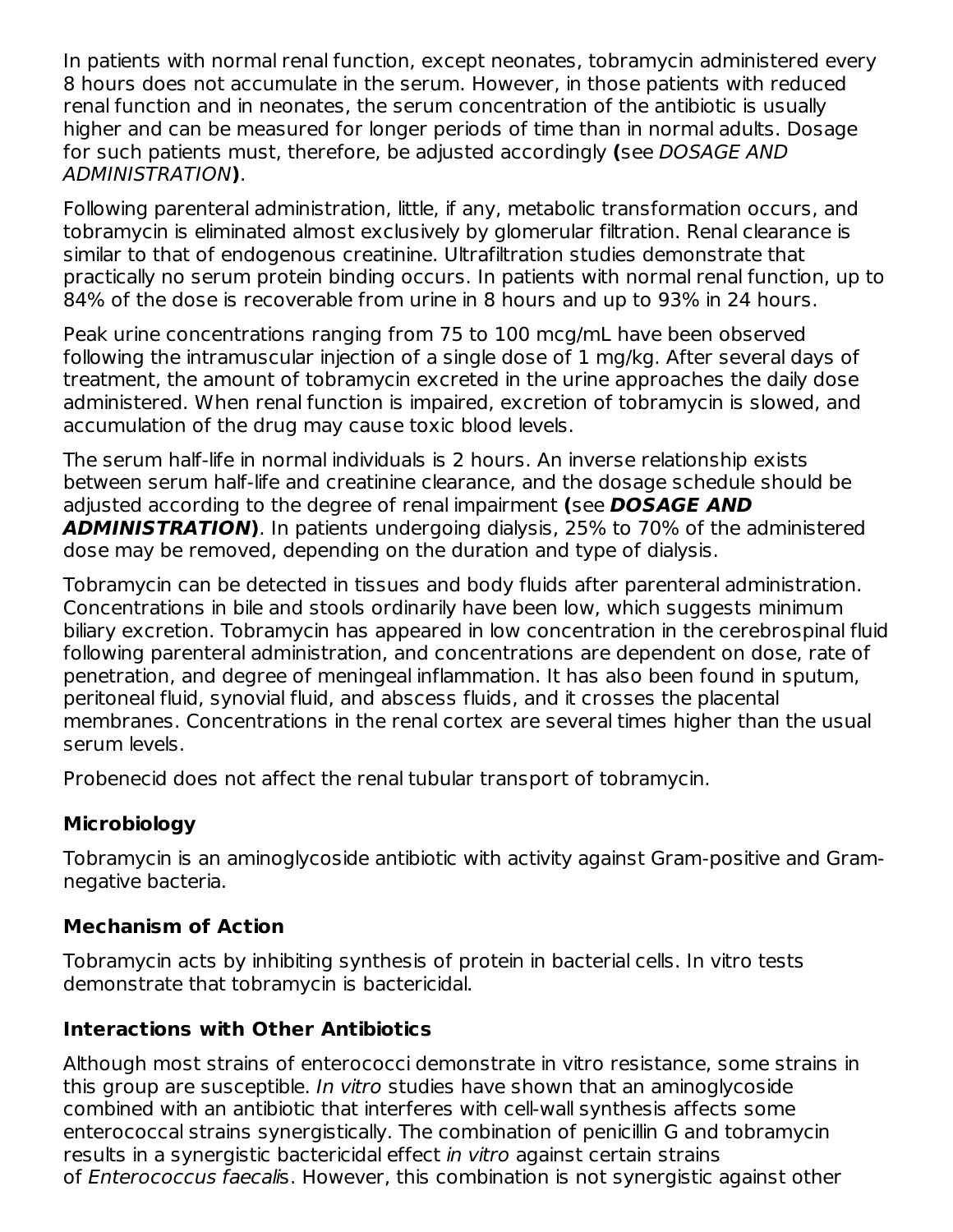closely related organisms, e.g. Enterococcus faecium. Speciation of enterococci alone cannot be used to predict susceptibility. Susceptibility testing and tests for antibiotic synergism are emphasized.

## **Cross-Resistance**

Cross-resistance between aminoglycosides may occur.

Tobramycin has been shown to be active against most strains of the following organisms both in vitro and in clinical infections: (see **INDICATIONS AND USAGE**).

## **Aerobic and facultative Gram-positive microorganisms**

Staphylococcus aureus

## **Aerobic and facultative Gram-negative microorganisms**

| Citrobacter sp    | Enterobacter sp     | Escherichia coli       |
|-------------------|---------------------|------------------------|
| Klebsiella sp     | Morganella morganii | Pseudomonas aeruginosa |
| Proteus mirabilis | Proteus vulgaris    | Providencia sp         |

Serratis sp

Aminoglycosides have a low order of activity against most gram-positive organisms, including Streptococcus pyogenes, Streptococcus pneumoniae, and enterococci.

## **Susceptibility Tests**

For specific information regarding susceptibility test interpretive criteria and associated test methods and quality control standards recognized by FDA for this drug, please see: https://www.fda.gov/STIC.

## **INDICATIONS AND USAGE**

Tobramycin is indicated for the treatment of serious bacterial infections caused by susceptible strains of the designated microorganisms in the diseases listed below:

Septicemia in the pediatric patient and adult caused by P. aeruginosa, E. coli, and Klebsiella sp.

Lower respiratory tract infections caused by P. aeruginosa, Klebsiella sp, Enterobacter sp, Serratia sp, E. coli, and S. aureus (penicillinase and non-penicillinase-producing strains)

Serious central-nervous-system infections (meningitis) caused by susceptible organisms

Intra-abdominal infections, including peritonitis, caused by E. coli, Klebsiella sp, and Enterobacter sp

Skin, bone, and skin structure infections caused by P. aeruginosa, Proteus sp, E. coli, Klebsiella sp, Enterobacter sp, and S. aureus

Complicated and recurrent urinary tract infections caused by P. aeruginosa, Proteus sp (indole-positive and indole-negative), E. coli, Klebsiella sp, Enterobacter sp, Serratia sp, S. aureus, Providencia sp, and Citrobacter sp.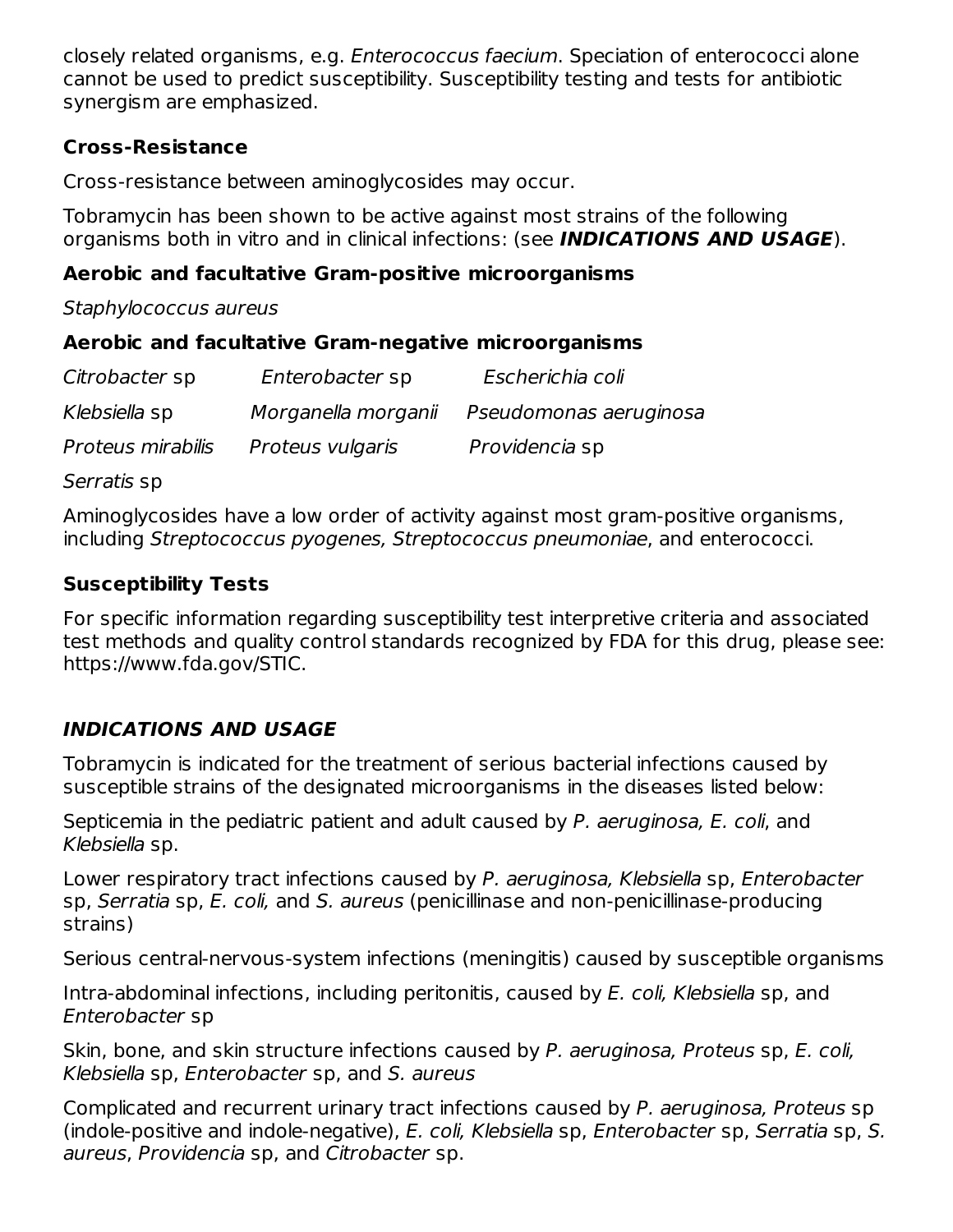Aminoglycosides, including tobramycin sulfate, are not indicated in uncomplicated initial episodes of urinary tract infections unless the causative organisms are not susceptible to antibiotics having less potential toxicity. Tobramycin may be considered in serious staphylococcal infections when penicillin or other potentially less toxic drugs are contraindicated and when bacterial susceptibility testing and clinical judgment indicate its use.

Bacterial cultures should be obtained prior to and during treatment to isolate and identify etiologic organisms and to test their susceptibility to tobramycin. If susceptibility tests show that the causative organisms are resistant to tobramycin, other appropriate therapy should be instituted. In patients in whom a serious life-threatening gramnegative infection is suspected, including those in whom concurrent therapy with a penicillin or cephalosporin and an aminoglycoside may be indicated, treatment with tobramycin sulfate may be initiated before the results of susceptibility studies are obtained. The decision to continue therapy with tobramycin sulfate should be based on the results of susceptibility studies, the severity of the infection, and the important additional concepts discussed in the **WARNINGS** box above.

To reduce the development of drug-resistant bacteria and maintain the effectiveness of tobramycin and other antibacterial drugs, tobramycin should be used only to treat or prevent infections that are proven or strongly suspected to be caused by susceptible bacteria. When culture and susceptibility information are available, they should be considered in selecting or modifying antibacterial therapy. In the absence of such data, local epidemiology and susceptibility patterns may contribute to the empiric selection of therapy.

## **CONTRAINDICATIONS**

A hypersensitivity to any aminoglycoside is a contraindication to the use of tobramycin. A history of hypersensitivity or serious toxic reactions to aminoglycosides may also contraindicate the use of any other aminoglycoside because of the known crosssensitivity of patients to drugs in this class.

## **WARNINGS**

### See **WARNINGS** box above.

This product contains sodium metabisulfite, a sulfite that may cause allergic-type reactions, including anaphylactic symptoms and life-threatening or less severe asthmatic episodes, in certain susceptible people. The overall prevalence of sulfite sensitivity in the general population is unknown and probably low. Sulfite sensitivity is seen more frequently in asthmatic than in nonasthmatic people.

Serious allergic reactions including anaphylaxis and dermatologic reactions including exfoliative dermatitis, toxic epidermal necrolysis, erythema multiforme, and Stevens-Johnson Syndrome have been reported rarely in patients on tobramycin therapy. Although rare, fatalities have been reported. (See **CONTRAINDICATIONS**).

If an allergic reaction occurs, the drug should be discontinued and appropriate therapy instituted.

Clostridium difficile associated diarrhea (CDAD) has been reported with use of nearly all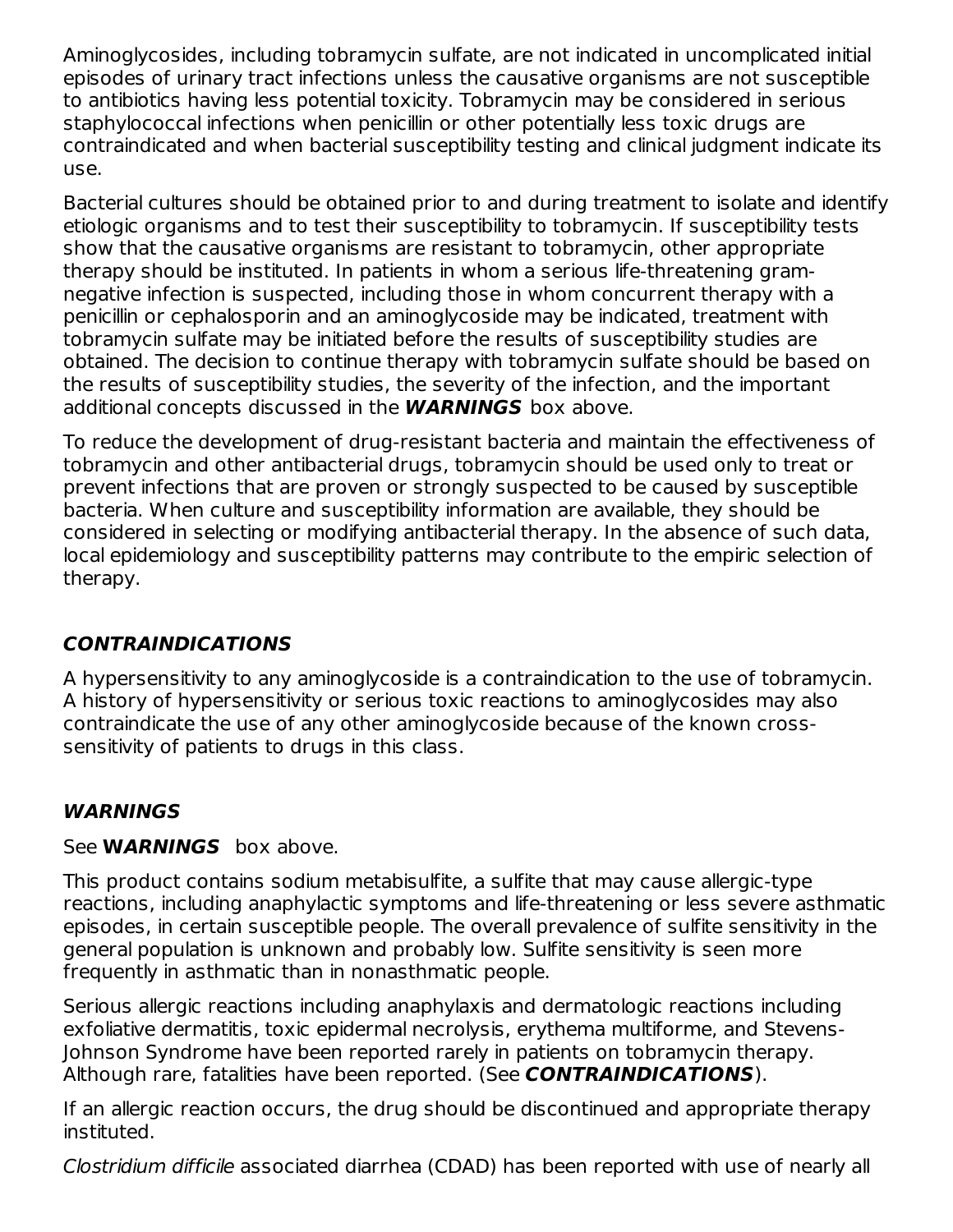antibacterial agents, including Tobramycin, and may range in severity from mild diarrhea to fatal colitis. Treatment with antibacterial agents alters the normal flora of the colon leading to overgrowth of C. difficile.

C. difficile produces toxins A and B which contribute to the development of CDAD. Hypertoxin producing strains of C. difficile cause increased morbidity and mortality, as these infections can be refractory to antimicrobial therapy and may require colectomy. CDAD must be considered in all patients who present with diarrhea following antibiotic use. Careful medical history is necessary since CDAD has been reported to occur over two months after the administration of antibacterial agents.

If CDAD is suspected or confirmed, ongoing antibiotic use not directed against C. difficile may need to be discontinued. Appropriate fluid and electrolyte management, protein supplementation, antibiotic treatment of C. difficile, and surgical evaluation should be instituted as clinically indicated.

## **PRECAUTIONS**

### **General**

Prescribing tobramycin in the absence of a proven or strongly suspected bacterial infection or a prophylactic indication is unlikely to provide benefit to the patient and increases the risk of the development of drug-resistant bacteria.

Serum and urine specimens for examination should be collected during therapy, as recommended in the **WARNINGS** box. Serum calcium, magnesium, and sodium should be monitored.

Peak and trough serum levels should be measured periodically during therapy. Prolonged concentrations above 12 mcg/mL should be avoided. Rising trough levels (above 2 mcg/mL) may indicate tissue accumulation. Such accumulation, advanced age, and cumulative dosage may contribute to ototoxicity and nephrotoxicity. It is particularly important to monitor serum levels closely in patients with known renal impairment.

A useful guideline would be to perform serum level assays after 2 or 3 doses, so that the dosage could be adjusted if necessary, and at 3- to 4-day intervals during therapy. In the event of changing renal function, more frequent serum levels should be obtained and the dosage or the dosage interval adjusted according to the guidelines provided in the **DOSAGE AND ADMINISTRATION** section.

In order to measure the peak level, a serum sample should be drawn about 30 minutes following intravenous infusion or 1 hour after an intramuscular injection. Trough levels are measured by obtaining serum samples at 8 hours or just prior to the next dose of tobramycin. These suggested time intervals are intended only as guidelines and may vary according to institutional practices. It is important, however, that there be consistency within the individual patient program unless computerized pharmacokinetic dosing programs are available in the institution. These serum-level assays may be especially useful for monitoring the treatment of severely ill patients with changing renal function or of those infected with less susceptible organisms or those receiving maximum dosage.

Neuromuscular blockade and respiratory paralysis have been reported in cats receiving very high doses of tobramycin (40 mg/kg). The possibility of prolonged or secondary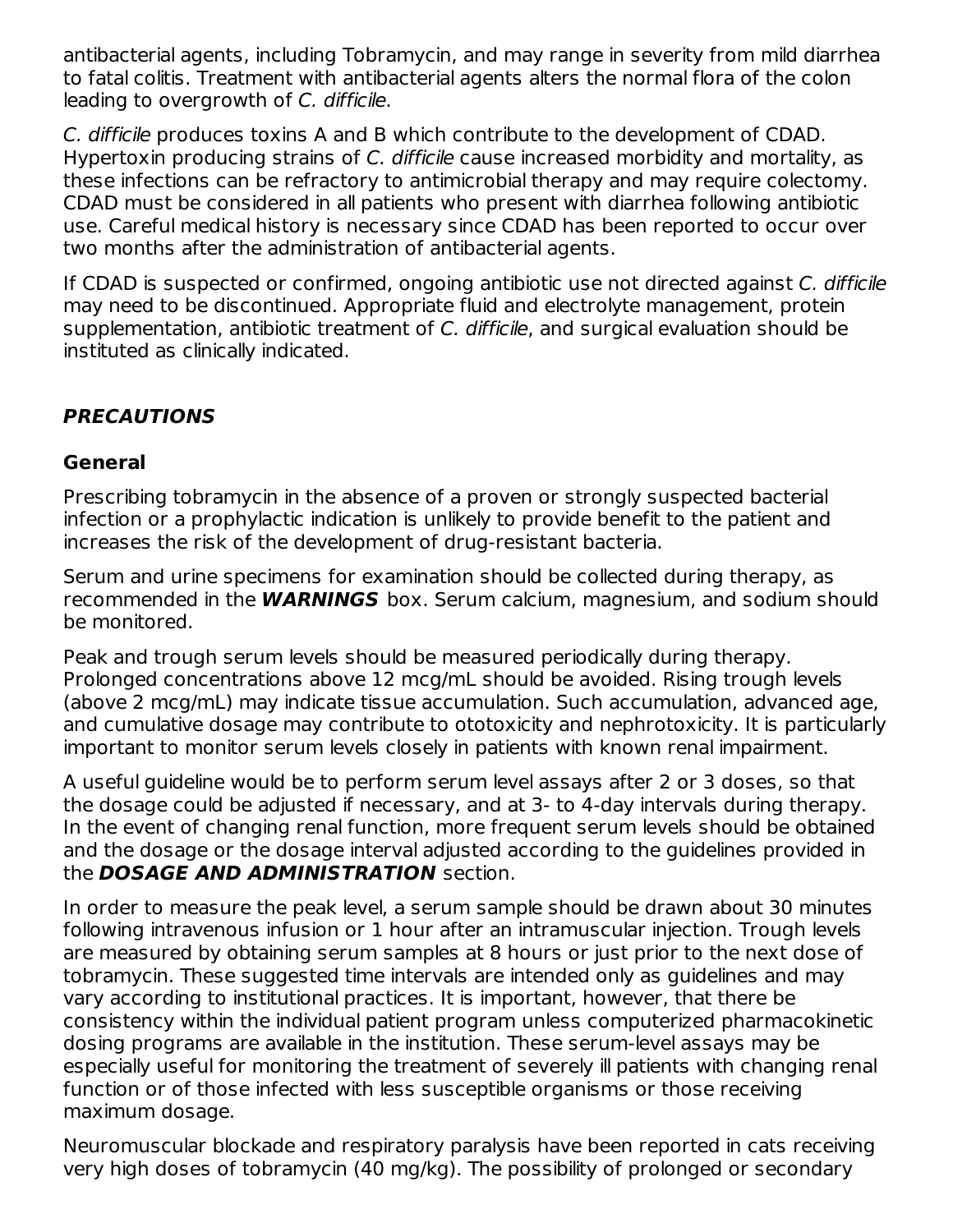apnea should be considered if tobramycin is administered to anesthetized patients who are also receiving neuromuscular blocking agents, such as succinyl choline, tubocurarine, or decamethonium, or to patients receiving massive transfusions of citrated blood. If neuromuscular blockade occurs, it may be reversed by the administration of calcium salts.

Cross-allergenicity among aminoglycosides has been demonstrated.

In patients with extensive burns or cystic fibrosis, altered pharmacokinetics may result in reduced serum concentrations of aminoglycosides. In such patients treated with tobramycin, measurement of serum concentration is especially important as a basis for determination of appropriate dosage.

Elderly patients may have reduced renal function that may not be evident in the results of routine screening tests, such as BUN or serum creatinine. A creatinine clearance determination may be more useful. Monitoring of renal function during treatment with aminoglycosides is particularly important in such patients.

An increased incidence of nephrotoxicity has been reported following concomitant administration of aminoglycoside antibiotics and cephalosporins.

Aminoglycosides should be used with caution in patients with muscular disorders, such as myasthenia gravis or parkinsonism, since these drugs may aggravate muscle weakness because of their potential curare-like effect on neuromuscular function.

Aminoglycosides may be absorbed in significant quantities from body surfaces after local irrigation or application and may cause neurotoxicity and nephrotoxicity.

Aminoglycosides have not been approved for intraocular and/or subconjunctival use. Physicians are advised that macular necrosis has been reported following administration of aminoglycosides, including tobramycin, by these routes.

See **WARNINGS** box regarding concurrent use of potent diuretics and concurrent and sequential use of other neurotoxic or nephrotoxic drugs.

The inactivation of tobramycin and other aminoglycosides by β-lactam-type antibiotics (penicillins or cephalosporins) has been demonstrated in vitro and in patients with severe renal impairment. Such inactivation has not been found in patients with normal renal function who have been given the drugs by separate routes of administration.

Therapy with tobramycin may result in overgrowth of nonsusceptible organisms. If overgrowth of nonsusceptible organisms occurs, appropriate therapy should be initiated.

## **Pregnancy Category D**

Aminoglycosides can cause fetal harm when administered to a pregnant woman. Aminoglycoside antibiotics cross the placenta, and there have been several reports of total irreversible bilateral congenital deafness in children whose mothers received streptomycin during pregnancy. Serious side effects to mother, fetus, or newborn have not been reported in the treatment of pregnant women with other aminoglycosides. If tobramycin is used during pregnancy or if the patient becomes pregnant while taking tobramycin, she should be apprised of the potential hazard to the fetus.

## **Pediatric Use**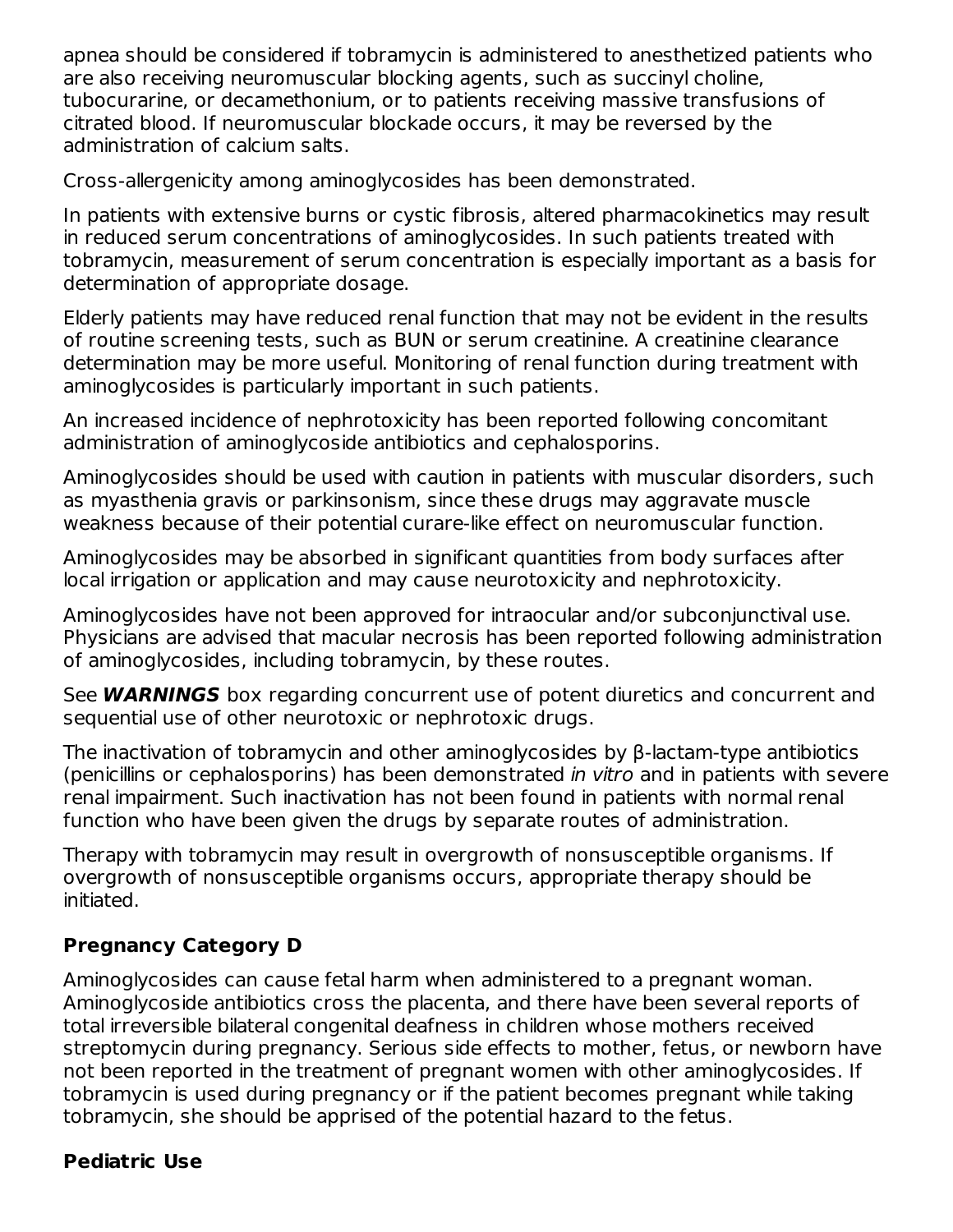### See **INDICATIONS AND USAGE** and **DOSAGE AND ADMINISTRATION.**

### **Geriatric Use**

Elderly patients may be at a higher risk of developing nephrotoxicity and ototoxicity while receiving tobramycin (see **WARNINGS, PRECAUTIONS,** and **OVERDOSAGE**). Other factors that may contribute to nephrotoxicity and ototoxicity are rising trough levels, excessive peak concentrations, dehydration, concomitant use of other neurotoxic or nephrotoxic drugs, and cumulative dose. Peak and trough serum levels should be measured periodically during therapy to assure adequate levels and to avoid potentially toxic levels (see **WARNINGS** and **PRECAUTIONS**).

Tobramycin is known to be substantially excreted by the kidney, and the risk of toxic reactions to this drug may be greater in patients with impaired renal function. Dose reduction is required for patients with impaired renal function (see **DOSAGE AND ADMINISTRATION**). Elderly patients may have reduced renal function that may not be evident in the results of routine screening tests, such as BUN or serum creatinine. A creatinine clearance determination may be more useful. Monitoring of renal function during treatment with aminoglycosides is particularly important in the elderly (see **PRECAUTIONS**).

Tobramycin 40 mg/mL in 50 mL Pharmacy Bulk Package vial does not contain sodium.

### **Information for Patients**

Patients should be counseled that antibacterial drugs including tobramycin should only be used to treat bacterial infections. They do not treat viral infections (e.g., the common cold). When an antibacterial drug product is prescribed to treat a bacterial infection, patients should be told that although it is common to feel better early in the course of therapy, the medication should be taken exactly as directed. Skipping doses or not completing the full course of therapy may (1) decrease the effectiveness of the immediate treatment and (2) increase the likelihood that bacteria will develop resistance and not be treatable by tobramycin or any other antibacterial drugs in the future.

Diarrhea is a common problem caused by antibiotics, which usually ends when the antibiotic is discontinued. Sometimes after starting treatment with antibiotics, patients can develop watery and bloody stools (with or without stomach cramps and fever) even as late as two or more months after having taken the last dose of the antibiotic. If this occurs, patients should contact their physician as soon as possible.

## **ADVERSE REACTIONS**

#### **To report SUSPECTED ADVERSE REACTIONS, contact XGen Pharmaceuticals DJB, Inc. at 1-866-390-4411 or FDA at 1-800-FDA-1088 or www.fda.gov/medwatch.**

### **Neurotoxicity**

Adverse effects on both the vestibular and auditory branches of the eighth nerve have been noted, especially in patients receiving high doses or prolonged therapy, in those given previous courses of therapy with an ototoxin, and in cases of dehydration. Symptoms include dizziness, vertigo, tinnitus, roaring in the ears, and hearing loss.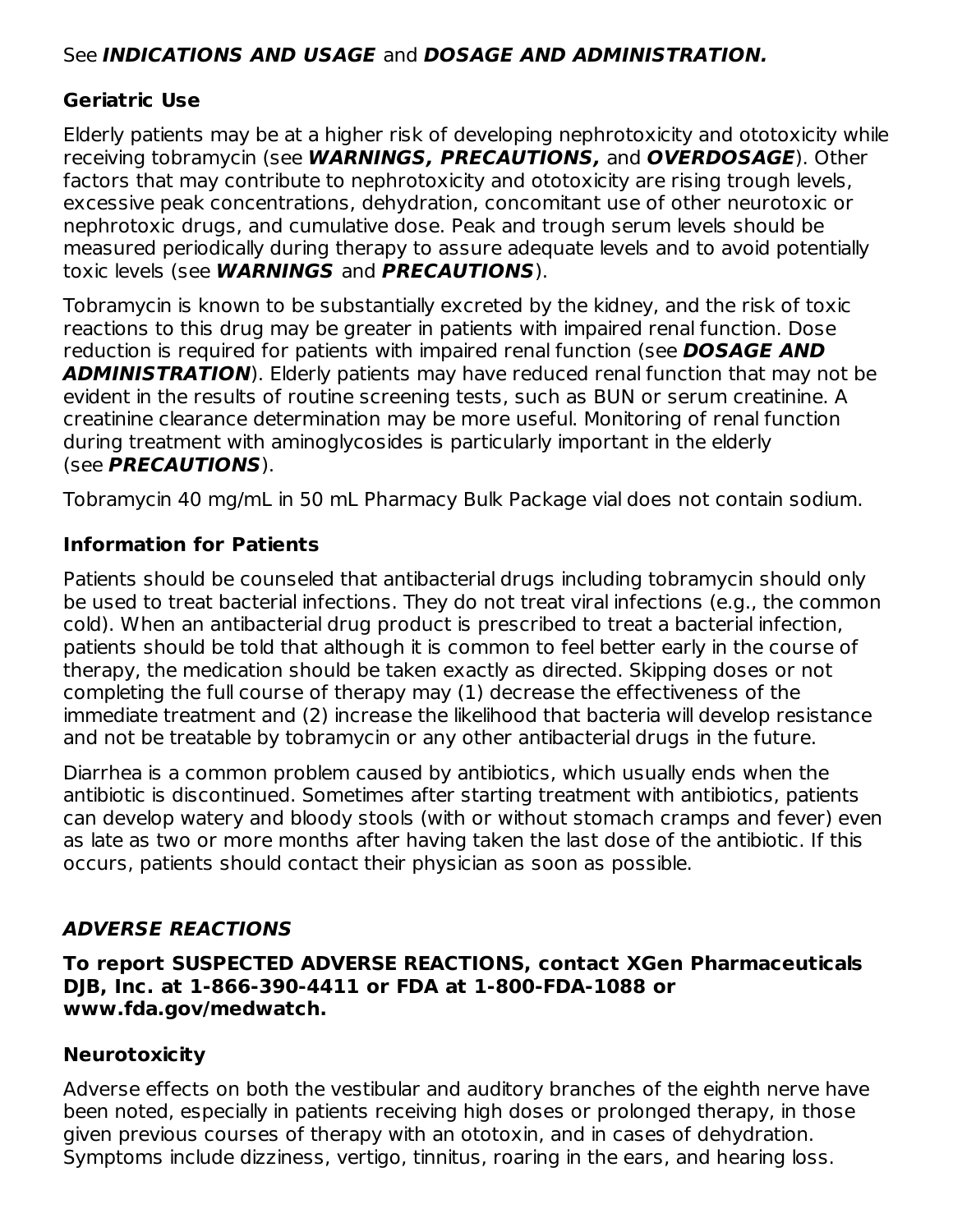Hearing loss is usually irreversible and is manifested initially by diminution of high-tone acuity. Tobramycin and gentamicin sulfates closely parallel each other in regard to ototoxic potential.

## **Nephrotoxicity**

Renal function changes, as shown by rising BUN, NPN, and serum creatinine and by oliguria, cylindruria, and increased proteinuria, have been reported, especially in patients with a history of renal impairment who are treated for longer periods or with higher doses than those recommended. Adverse renal effects can occur in patients with initially normal renal function.

Clinical studies and studies in experimental animals have been conducted to compare the nephrotoxic potential of tobramycin and gentamicin. In some of the clinical studies and in the animal studies, tobramycin caused nephrotoxicity significantly less frequently than gentamicin. In some other clinical studies, no significant difference in the incidence of nephrotoxicity between tobramycin and gentamicin was found.

Other reported adverse reactions possibly related to tobramycin sulfate include anemia, granulocytopenia, and thrombocytopenia; and fever, rash, exfoliative dermatitis, itching, urticaria, nausea, vomiting, diarrhea, headache, lethargy, pain at the injection site, mental confusion, and disorientation. Laboratory abnormalities possibly related to tobramycin include increased serum transaminases (SGOT, SGPT); increased serum LDH and bilirubin; decreased serum calcium, magnesium, sodium, and potassium; and leukopenia, leukocytosis, and eosinophilia.

## **OVERDOSAGE**

## **Signs and Symptoms**

The severity of the signs and symptoms following a tobramycin overdose are dependent on the dose administered, the patient's renal function, state of hydration, and age and whether or not other medications with similar toxicities are being administered concurrently. Toxicity may occur in patients treated more than 10 days, in adults given more than 5 mg/kg/day, in pediatric patients given more than 7.5 mg/kg/day, or in patients with reduced renal function where dose has not been appropriately adjusted.

Nephrotoxicity following the parenteral administration of an aminoglycoside is most closely related to the area under the curve of the serum concentration versus time graph. Nephrotoxicity is more likely if trough blood concentrations fail to fall below 2 mcg/mL and is also proportional to the average blood concentration. Patients who are elderly, have abnormal renal function, are receiving other nephrotoxic drugs, or are volume depleted are at greater risk for developing acute tubular necrosis. Auditory and vestibular toxicities have been associated with aminoglycoside overdose. These toxicities occur in patients treated longer than 10 days, in patients with abnormal renal function, in dehydrated patients, or in patients receiving medications with additive auditory toxicities. These patients may not have signs or symptoms or may experience dizziness, tinnitus, vertigo, and a loss of high-tone acuity as ototoxicity progresses. Ototoxicity signs and symptoms may not begin to occur until long after the drug has been discontinued.

Neuromuscular blockade or respiratory paralysis may occur following administration of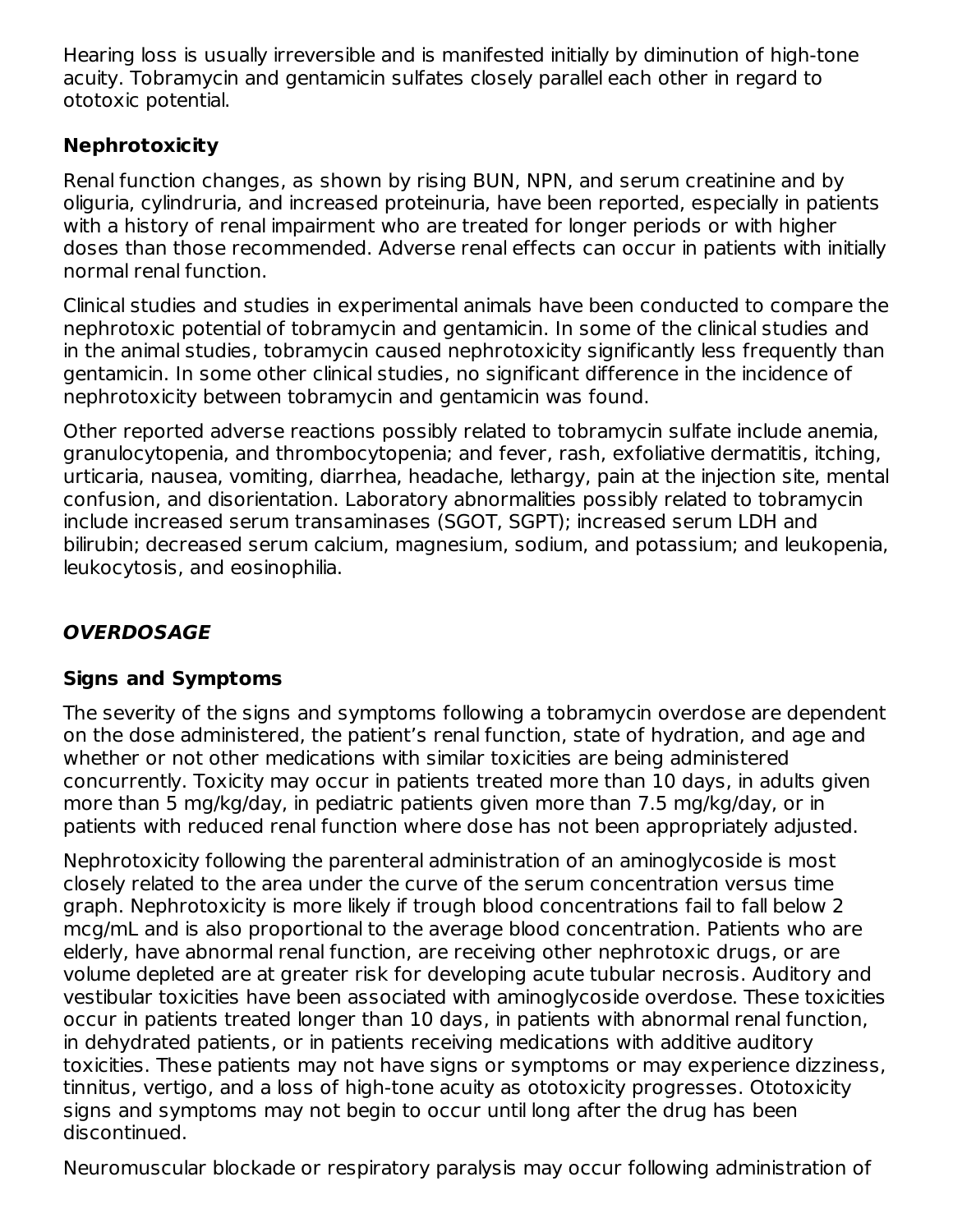aminoglycosides. Neuromuscular blockade, respiratory failure, and prolonged respiratory paralysis may occur more commonly in patients with myasthenia gravis or Parkinson's disease. Prolonged respiratory paralysis may also occur in patients receiving decamethonium, tubocurarine, or succinyl choline. If neuromuscular blockade occurs, it may be reversed by the administration of calcium salts but mechanical assistance may be necessary.

If tobramycin were ingested, toxicity would be less likely because aminoglycosides are poorly absorbed from an intact gastrointestinal tract.

### **Treatment**

In all cases of suspected overdosage, call your Regional Poison Control Center to obtain the most up-to-date information about the treatment of overdose. This recommendation is made because, in general, information regarding the treatment of overdose may change more rapidly than the package insert. In managing overdosage, consider the possibility of multiple drug overdoses, interaction among drugs, and unusual drug kinetics in your patient.

The initial intervention in a tobramycin overdose is to establish an airway and ensure oxygenation and ventilation. Resuscitative measures should be initiated promptly if respiratory paralysis occurs.

Patients that have received an overdose of tobramycin and who have normal renal function should be adequately hydrated to maintain a urine output of 3 to 5 mL/kg/hr. Fluid balance, creatinine clearance, and tobramycin plasma levels should be carefully monitored until the serum tobramycin level falls below 2 mcg/mL.

Patients in whom the elimination half-life is greater than 2 hours or whose renal function is abnormal may require more aggressive therapy. In such patients, hemodialysis may be beneficial.

## **DOSAGE AND ADMINISTRATION**

Tobramycin for Injection, USP may be given intramuscularly or intravenously. Recommended dosages are the same for both routes. This insert is for a Pharmacy Bulk Package and is intended for preparing I.V. admixtures only. Dosage recommendations for intramuscular use are for informational purposes only. The patient's pretreatment body weight should be obtained for calculation of correct dosage. It is desirable to measure both peak and trough serum concentrations (see **WARNINGS** box and **PRECAUTIONS**).

## **Administration for Patients With Normal Renal Function**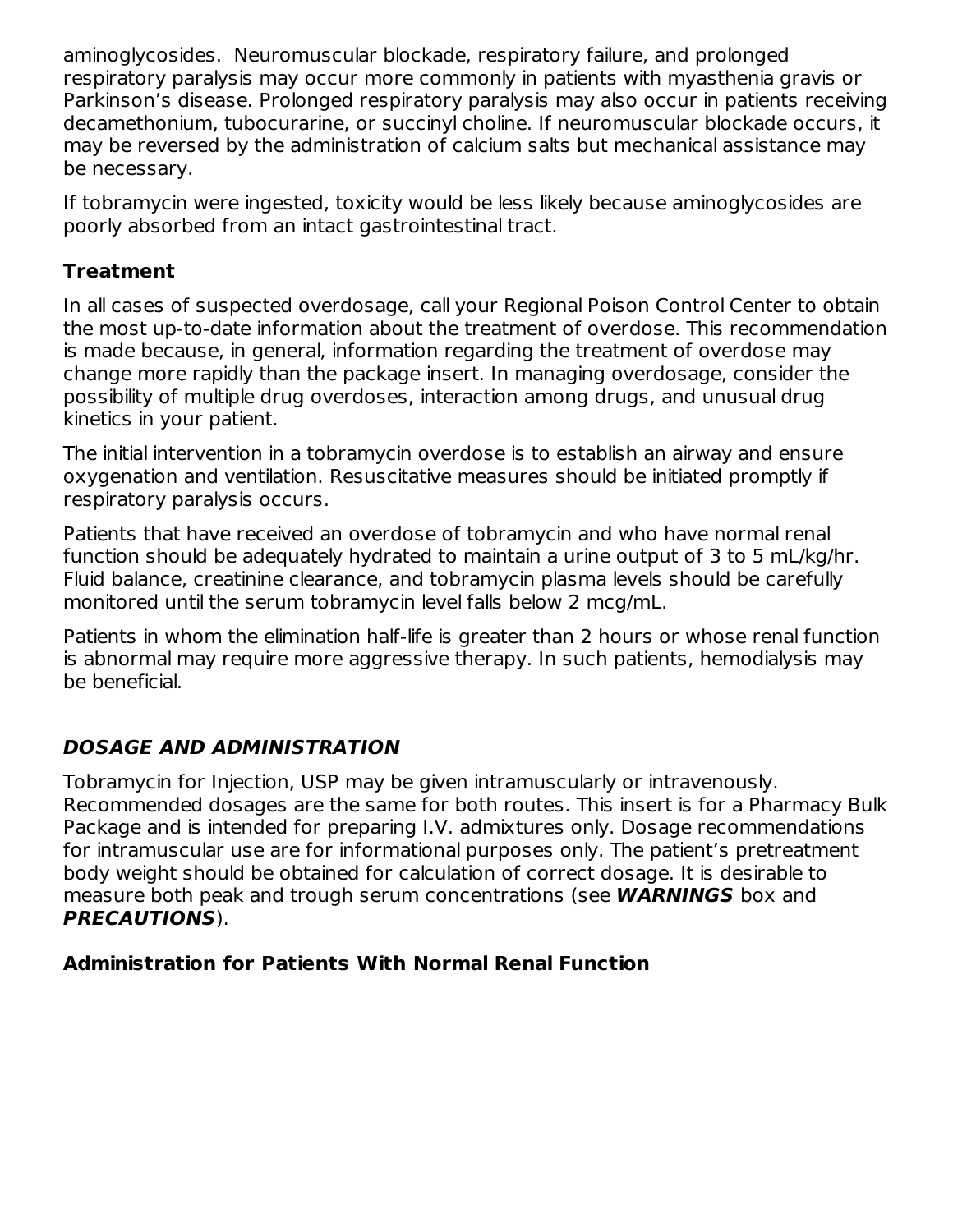#### Table 3. DOSAGE SCHEDULE GUIDE FOR TOBRAMYCIN INJECTION, USP IN ADULTS WITH NORMAL RENAL FUNCTION (Dosage at 8-Hour Intervals)

| For<br>Patient<br>Weighing<br>Ib<br>kg |     | Usual Dose for<br><b>Serious Infections</b><br>1 mg/kg q8h<br>(Total, 3 mg/kg/day) |           | Maximum Dose for Life-<br><b>Threatening Infections</b><br>(Reduce as soon as possible)<br>1.66 mg/kg q8h<br>(Total, 5 mg/kg/day) |                       |
|----------------------------------------|-----|------------------------------------------------------------------------------------|-----------|-----------------------------------------------------------------------------------------------------------------------------------|-----------------------|
|                                        |     | mg/dose                                                                            | mL/dose*  | mg/dose                                                                                                                           | mL/dose*              |
|                                        |     |                                                                                    | q8h       |                                                                                                                                   | q8h                   |
| 120                                    | 264 | $120$ mg                                                                           | 3<br>mL   | 200 mg                                                                                                                            | 5<br>mL               |
| 115                                    | 253 | $115 \text{ mg}$                                                                   | 2.9<br>mL | 191 mg                                                                                                                            | 4.75 mL               |
| 110                                    | 242 | 110 <sub>mg</sub>                                                                  | 2.75 mL   | 183 mg                                                                                                                            | 4.5<br>mL             |
| 105                                    | 231 | 105 <sub>mg</sub>                                                                  | 2.6<br>mL | $175 \text{ mg}$                                                                                                                  | 4.4<br>mL             |
| 100                                    | 220 | $100 \text{ mg}$                                                                   | 2.5<br>mL | 166 mg                                                                                                                            | 4.2<br>mL             |
| 95                                     | 209 | 95 mg                                                                              | 2.4<br>mL | 158 mg                                                                                                                            | 4<br>mL               |
| 90                                     | 198 | 90 mg                                                                              | $2.25$ mL | 150 mg                                                                                                                            | 3.75 mL               |
| 85                                     | 187 | 85 mg                                                                              | 2.1<br>mL | $141$ mg                                                                                                                          | 3.5<br>mL             |
| 80                                     | 176 | 80 mg                                                                              | 2<br>mL   | 133 mg                                                                                                                            | 3.3<br>mL             |
| 75                                     | 165 | 75 mg                                                                              | 1.9<br>mL | $125$ mg                                                                                                                          | 3.1<br>m <sub>L</sub> |
| 70                                     | 154 | 70 mg                                                                              | $1.75$ mL | 116 mg                                                                                                                            | 2.9<br>mL             |
| 65                                     | 143 | 65 mg                                                                              | 1.6<br>mL | $108$ mg                                                                                                                          | 2.7<br>mL             |
| 60                                     | 132 | 60 mg                                                                              | 1.5<br>mL | 100 mg                                                                                                                            | 2.5<br>mL             |
| 55                                     | 121 | 55 mg                                                                              | 1.4<br>mL | 91 mg                                                                                                                             | 2.25 mL               |
| 50                                     | 110 | 50 mg                                                                              | $1.25$ mL | 83 mg                                                                                                                             | 2.1<br>mL             |
| 45                                     | 99  | 45 mg                                                                              | 1.1<br>mL | 75 mg                                                                                                                             | 1.9<br>mL             |
| 40                                     | 88  | 40 mg                                                                              | mL        | 66 mg                                                                                                                             | 1.6<br>mL             |

'Applicable to all product forms except Tobramycin Injection, USP, 10 mg/mL (Pediatric).

### Adults With Serious Infections

3 mg/kg/day in 3 equal doses every 8 hours (see **Table 3**).

#### Adults With Life-Threatening Infections

Up to 5 mg/kg/day may be administered in 3 or 4 equal doses **(see Table 3)**. The dosage should be reduced to 3 mg/kg/day as soon as clinically indicated. To prevent increased toxicity due to excessive blood levels, dosage should not exceed 5 mg/kg/day unless serum levels are monitored **(**see **WARNINGS box** and **PRECAUTIONS)**.

#### Pediatric Patients (greater than 1 week of age)

6 to 7.5 mg/kg/day in 3 or 4 equally divided doses (2 to 2.5 mg/kg every 8 hours or 1.5 to 1.89 mg/kg every 6 hours).

#### Premature or Full-Term Neonates 1 Week of Age or Less

Up to 4 mg/kg/day may be administered in 2 equal doses every 12 hours.

It is desirable to limit treatment to a short term. The usual duration of treatment is 7 to 10 days. A longer course of therapy may be necessary in difficult and complicated infections. In such cases, monitoring of renal, auditory, and vestibular functions is advised, because neurotoxicity is more likely to occur when treatment is extended longer than 10 days.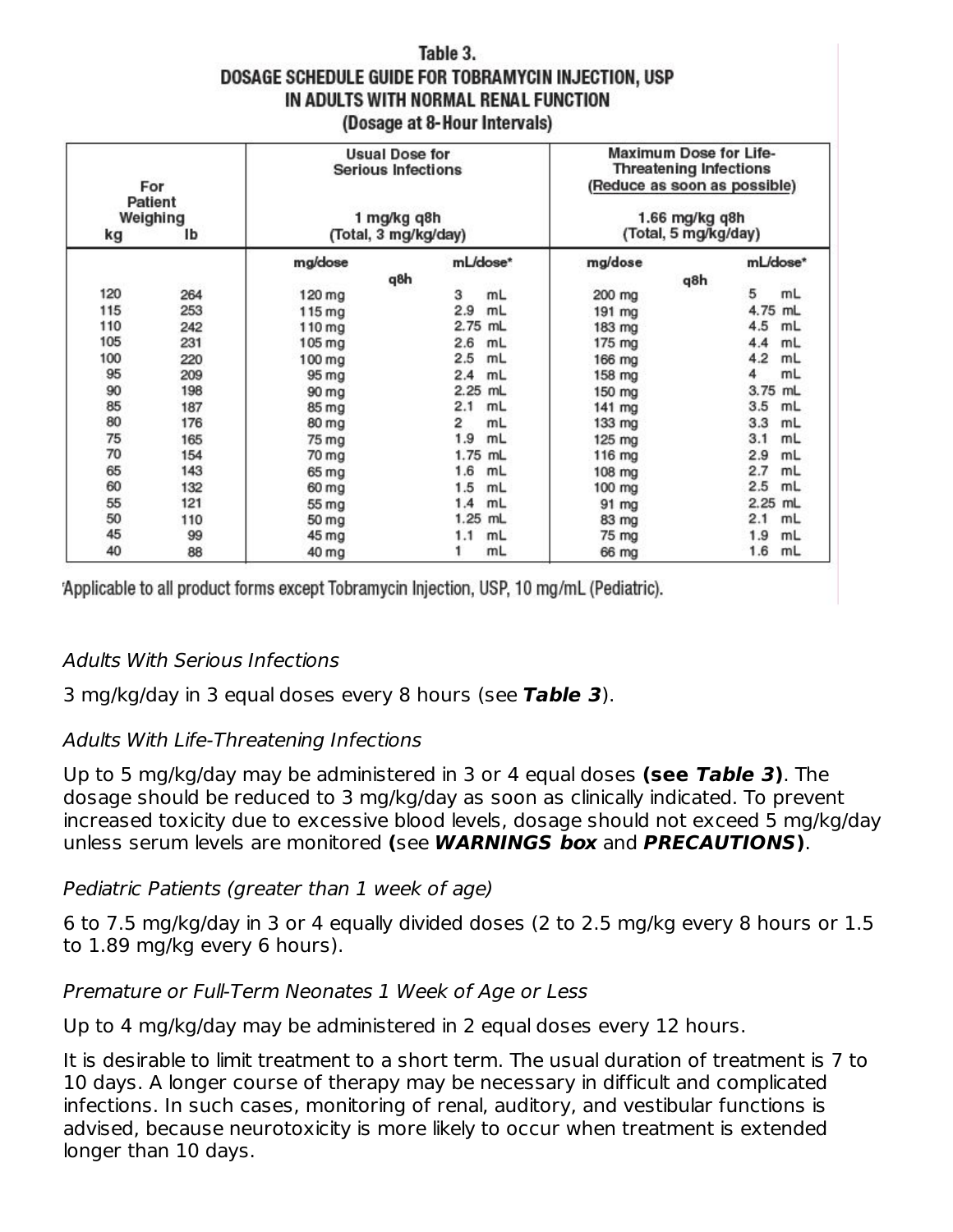## **Dosage in Patients with Cystic Fibrosis**

In patients with cystic fibrosis, altered pharmacokinetics may result in reduced serum concentrations of aminoglycosides. Measurement of tobramycin serum concentration during treatment is especially important as a basis for determining appropriate dose. In patients with severe cystic fibrosis, an initial dosage regimen of 10 mg/kg/day in 4 equally divided doses is recommended. This dosing regimen is suggested only as a guide. The serum levels of tobramycin should be measured directly during treatment due to wide interpatient variability.

## **Administration for Patients With Impaired Renal Function**

Whenever possible, serum tobramycin concentrations should be monitored during therapy.

Following a loading dose of 1 mg/kg, subsequent dosage in these patients must be adjusted, either with reduced doses administered at 8-hour intervals or with normal doses given at prolonged intervals. Both of these methods are suggested as guides to be used when serum levels of tobramycin cannot be measured directly. They are based on either the creatinine clearance level or the serum creatinine level of the patient because these values correlate with the half-life of tobramycin. The dosage schedule derived from either method should be used in conjunction with careful clinical and laboratory observations of the patient and should be modified as necessary. Neither method should be used when dialysis is being performed.

## **Reduced Dosage at 8-hour Intervals**

When the creatinine clearance rate is 70 mL or less per minute or when the serum creatinine value is known, the amount of the reduced dose can be determined by multiplying the normal dose from **Table 3** by the percent of normal dose from the accompanying nomogram.

An alternate rough guide for determining reduced dosage at 8-hour intervals (for patients whose steady-state serum creatinine values are known) is to divide the normally recommended dose by the patient's serum creatinine.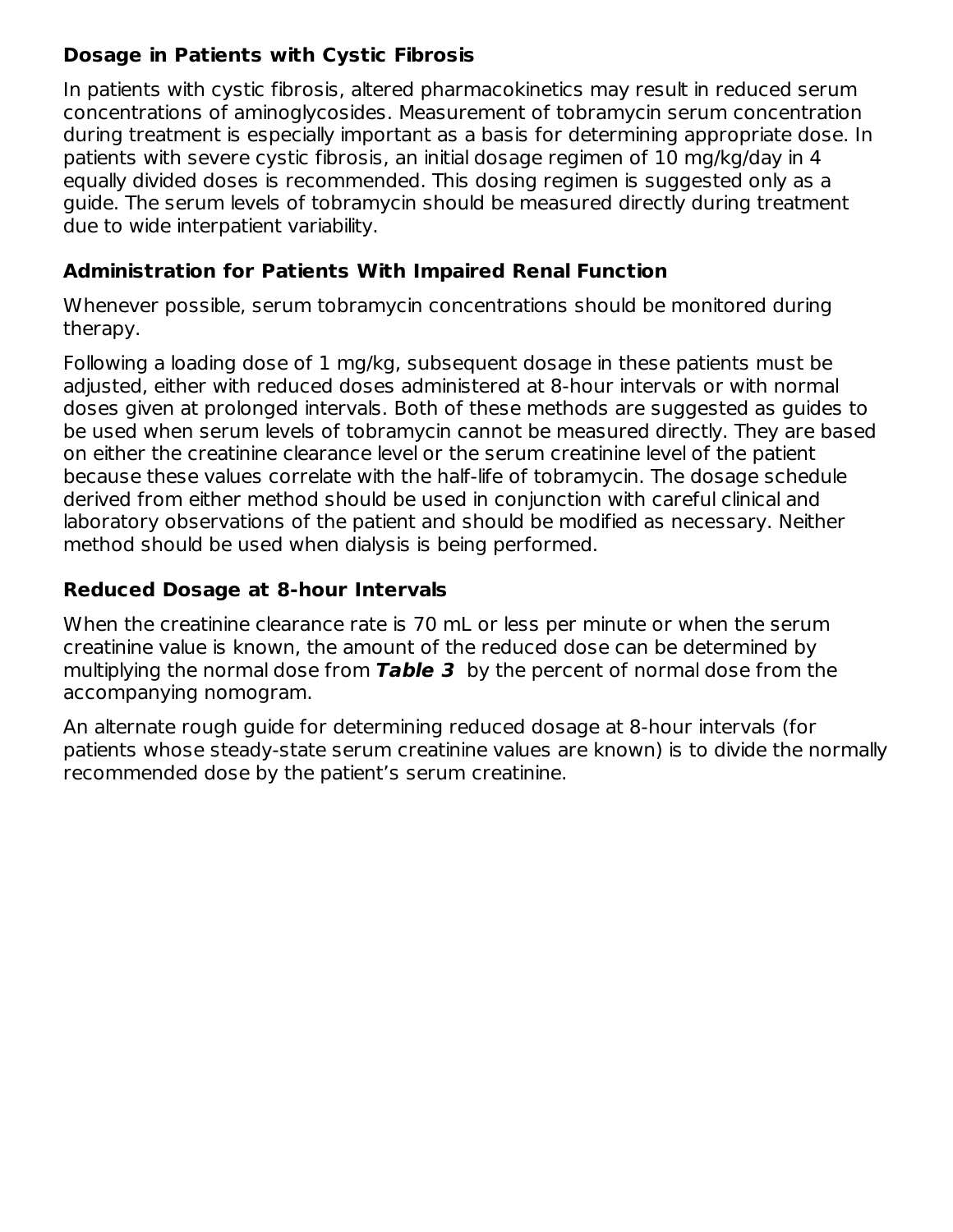## **REDUCED DOSAGE NOMOGRAM\***

Creatinine Clearance (mL/min/1.73 m<sup>2</sup>)



\*Scales have been adjusted to facilitate dosage calculations.

#### **Normal Dosage at Prolonged Intervals**

If the creatinine clearance rate is not available and the patient's condition is stable, a dosage frequency in hours for the dosage given in **Table 3** can be determined by multiplying the patient's serum creatinine by 6.

### **Dosage in Obese Patients**

The appropriate dose may be calculated by using the patient's estimated lean body weight plus 40% of the excess as the basic weight on which to figure mg/kg.

#### **Intravenous Administration**

For intravenous administration, the usual volume of diluent (0.9% Sodium Chloride Injection or 5% Dextrose Injection) is 50 to 100 mL for adult doses. For pediatric patients, the volume of diluent should be proportionately less than that for adults. The diluted solution usually should be infused over a period of 20 to 60 minutes. Infusion periods of less than 20 minutes are not recommended because peak serum levels may exceed 12 mcg/mL **(**see **Warnings** box**)**.

Tobramycin for injection, USP should not be physically premixed with other drugs but should be administered separately according to the recommended dose and route.

Parenteral drug products should be inspected visually for particulate matter and discoloration prior to administration, whenever solution and container permit.

#### **Directions for Proper Use of Pharmacy Bulk Package Use Aseptic Technique - Not for Direct Infusion**

The pharmacy bulk package is for use in a Pharmacy Admixture Service only.

1. During use, container must be stored and all manipulations performed in an appropriate laminar flow hood.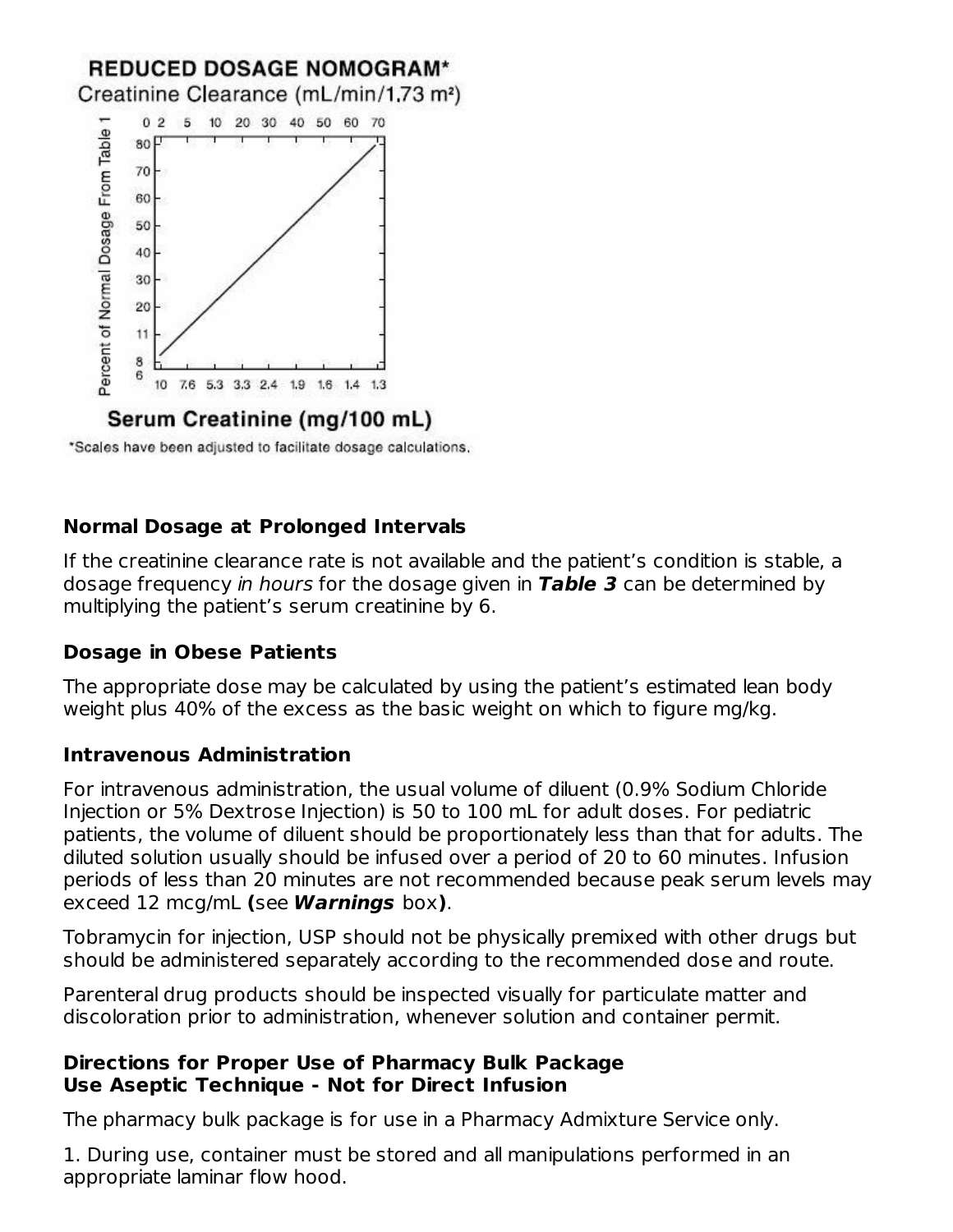2. Remove cover from container and cleanse closure with antiseptic.

3. A single entry through the vial closure should be made with a sterile dispensing set which allows measured dispensing of the contents. Transfer individual dose(s) to appropriate intravenous infusion solutions without delay. Use of a syringe with needle is not recommended as it may cause leakage. Multiple entries will also increase the potential of microbial and particulate contamination. The above process should be carried out under a laminar flow

hood using aseptic technique. ANY UNUSED PORTION MUST BE DISCARDED WITHIN 4 HOURS.

Parenteral drug products should be inspected visually for particulate matter and discoloration whenever solution and container permit.

## **HOW SUPPLIED**

Tobramycin for Injection, USP Pharmacy Bulk Package, containing tobramycin sulfate equivalent to 1.2 gm† of tobramycin (Dry Powder). (Pharmacy Bulk Package bottle NDC 39822-0412-1 and Six Pack NDC 39822-0412-6).

Store dry powder at 20° to 25°C (68° to 77°F) [See USP Controlled Room Temperature].

## **REFERENCES**

1.) Methods for Dilution Antimicrobial Susceptibility Tests for Bacteria That Grow Aerobically; Approved Standard— 8th ed., CLSI document M07-A8. Clinical and Laboratory Standards Institute, Wayne, PA. January, 2009

2.) Performance Standards for Antimicrobial Susceptibility Testing; 21st Informational Supplement. CLSI document M100-S21. Clinical and Laboratory Standards Institute, Wayne, PA. January, 2011. EN-2856 Page 13 of 13

3.) Performance Standards for Antimicrobial Disk Susceptibility Tests; Approved Standard— 10 th ed., CLSI document M02-A10. Clinical and Laboratory Standards Institute, Wayne, PA. January, 20091 Methods for Dilution Antimicrobial Susceptibility Tests for Bacteria That Grow Aerobically; Approved Standard--8th ed., CLSI document M07-A8. Clinical and Laboratory Standards Institute, Wayne, PA. January 2009.

†Each vial contains tobramycin sulfate equivalent to 1200 mg of tobramycin.

Manufactured for:

XGen Pharmaceuticals DJB, Inc.

Big Flats, NY 14814

 $\mathbf R$  only

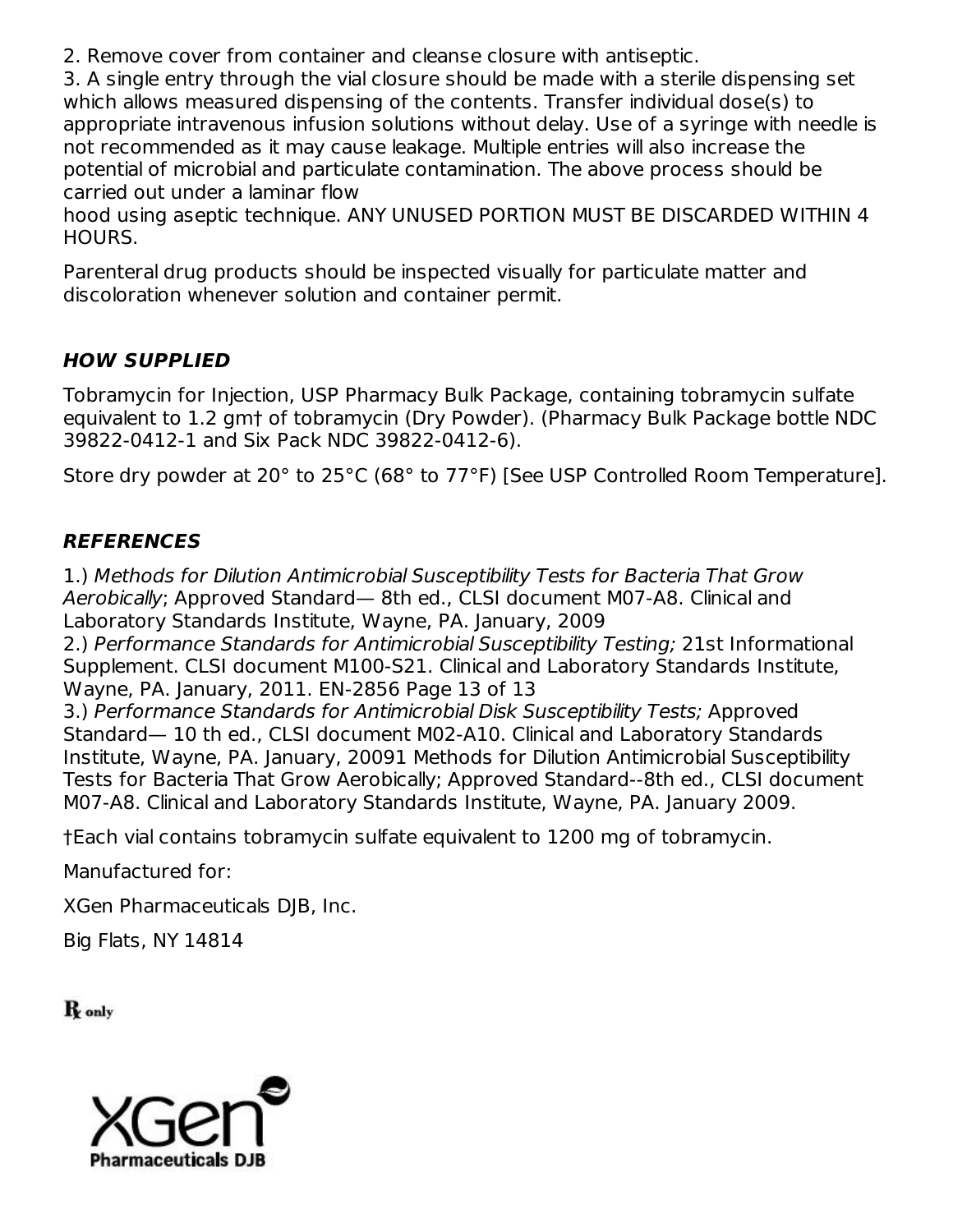Revised October 2020

TOBR-PI6-03

#### **PACKAGE LABEL.PRINCIPAL DISPLAY PANEL**

**NDC** 39822-0412-1 **Tobramycin for Injection, USP PHARMACY BULK PACKAGE NOT FOR DIRECT INFUSION 1.2 grams Per Pharmacy Bulk Package FOR INTRAVENOUS USE XGen Pharmaceuticals DJB, Inc. Rx Only**



**NDC** 39822-0412-1 **1 Bottle Tobramycin for Injection, USP PHARMACY BULK PACKAGE NOT FOR DIRECT INFUSION 1.2 grams Per Pharmacy Bulk Package FOR INTRAVENOUS USE XGen Pharmaceuticals DJB, Inc. Rx Only**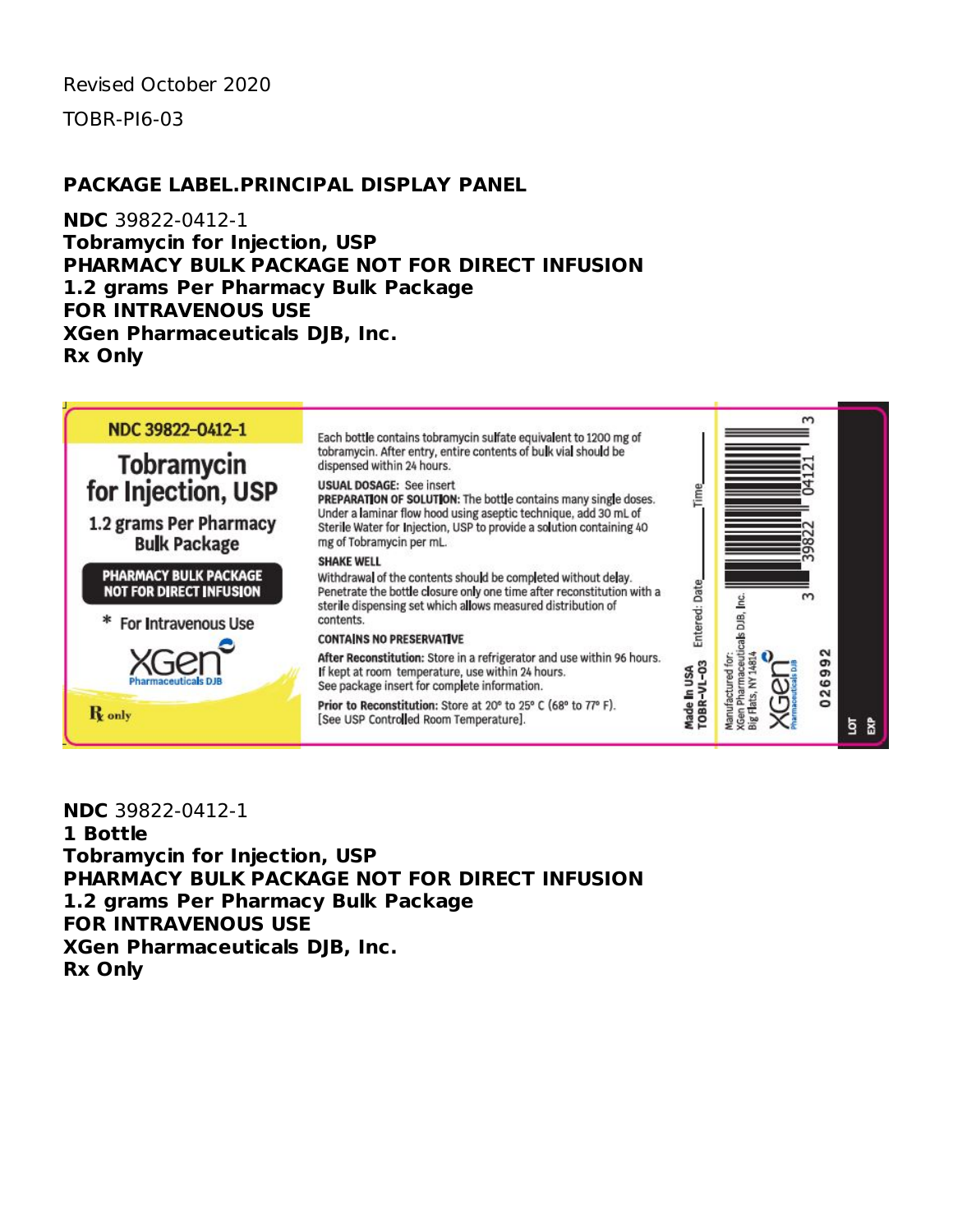

**NDC** 39822-0412-6 **Six Pharmacy Bulk Package Bottles Tobramycin for Injection, USP PHARMACY BULK PACKAGE NOT FOR DIRECT INFUSION 1.2 grams Per Pharmacy Bulk Package FOR INTRAVENOUS USE XGen Pharmaceuticals DJB, Inc. Rx Only**



| <b>TOBRAMYCIN</b><br>tobramycin injection, powder, lyophilized, for solution |                         |                           |                |  |  |  |
|------------------------------------------------------------------------------|-------------------------|---------------------------|----------------|--|--|--|
| <b>Product Information</b>                                                   |                         |                           |                |  |  |  |
| <b>Product Type</b>                                                          | HUMAN PRESCRIPTION DRUG | <b>Item Code (Source)</b> | NDC:39822-0412 |  |  |  |
| <b>Route of Administration</b>                                               | <b>INTRAVENOUS</b>      |                           |                |  |  |  |
|                                                                              |                         |                           |                |  |  |  |